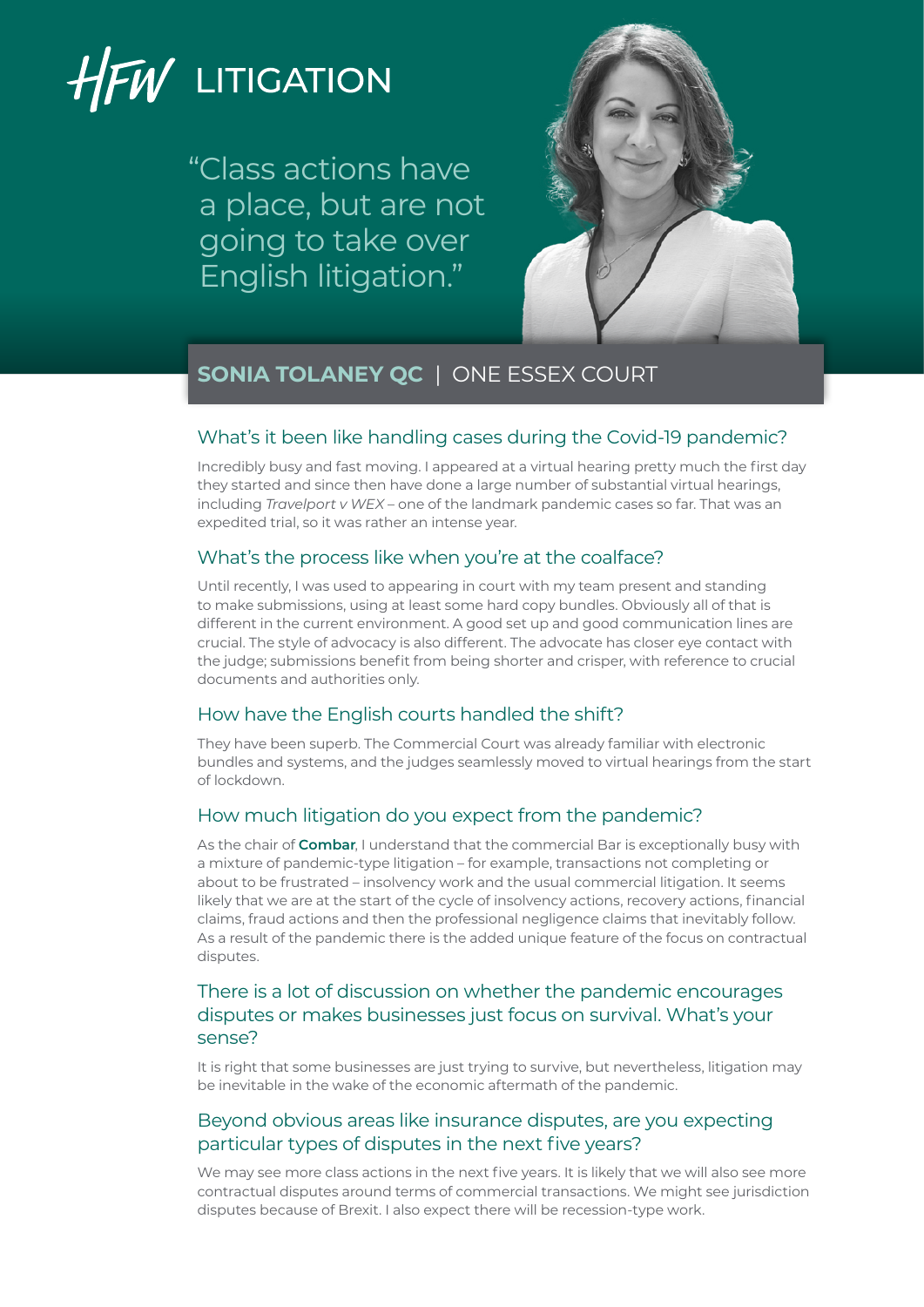"Virtual hearings require a different style of advocacy: you have closer eye contact with the judge and submissions benefit from being shorter."

#### Looking back a few years, what were the trends or cases that struck you as interesting?

A trend over the last few years was the emergence of class actions in the banking sphere – for example, the RBS rights issue litigation, the FDIC LIBOR litigation and the FX litigation. There were also a number of Russian and Ukrainian commercial disputes.

#### Are bank regulatory claims a fact of life now, or will they fade away?

It is likely that regulatory claims/aspects will form part of many pieces of banking litigation.

#### Thinking of individual cases, which stood out as significant?

The RBS rights issue case was significant because it was the first very large-scale class action of its type and the privilege aspect of it was interesting. The PAG v RBS litigation was significant because it provided some answers on duty of care. Another significant case was the Autonomy litigation – the sheer scale of that case was striking.

#### Any cases over the next 18 months that you are keeping a close eye on?

*ECU v HSBC (FX trading)*; *ENRC v Dechert*; the trucks cartel litigation; *Vale v Steinmetz & Ors.*

## Looking at pandemic disputes, there are varying views on how many precedents must build up to deal with the issues raised. What's your view?

A body of case law will build up on questions of frustration and force majeure. *Wex v Travelport* is an example: in that case, the Court considered the interpretation of | a material adverse change clause – and notably did so having regard to US case law.

## On class actions, there seems little consensus on how significant they are in European disputes. Do you see the model becoming more mainstream?

Probably, yes. But so far there has not been a flood of class actions. Class actions have a place, but are not – I hope – going to take over English litigation.

#### How do you feel about London holding its global stature for dispute resolution in the years ahead?

It will remain the preeminent forum for resolving international disputes. We have the depth of the English common law and its flexibility, combined with the integrity and expertise of the judiciary, which is world-renowned. Together with arbitration, where London remains pre-eminent, we are very well placed.

#### Is court investment sufficient? The Rolls Building was well received, but is that enough?

The Rolls Building has worked very well and the Commercial Court is quite well resourced, as is the Chancery Division. The level of recent recruitment in the Commercial Court and Chancery Division has been absolutely stellar; many top names have been recruited.